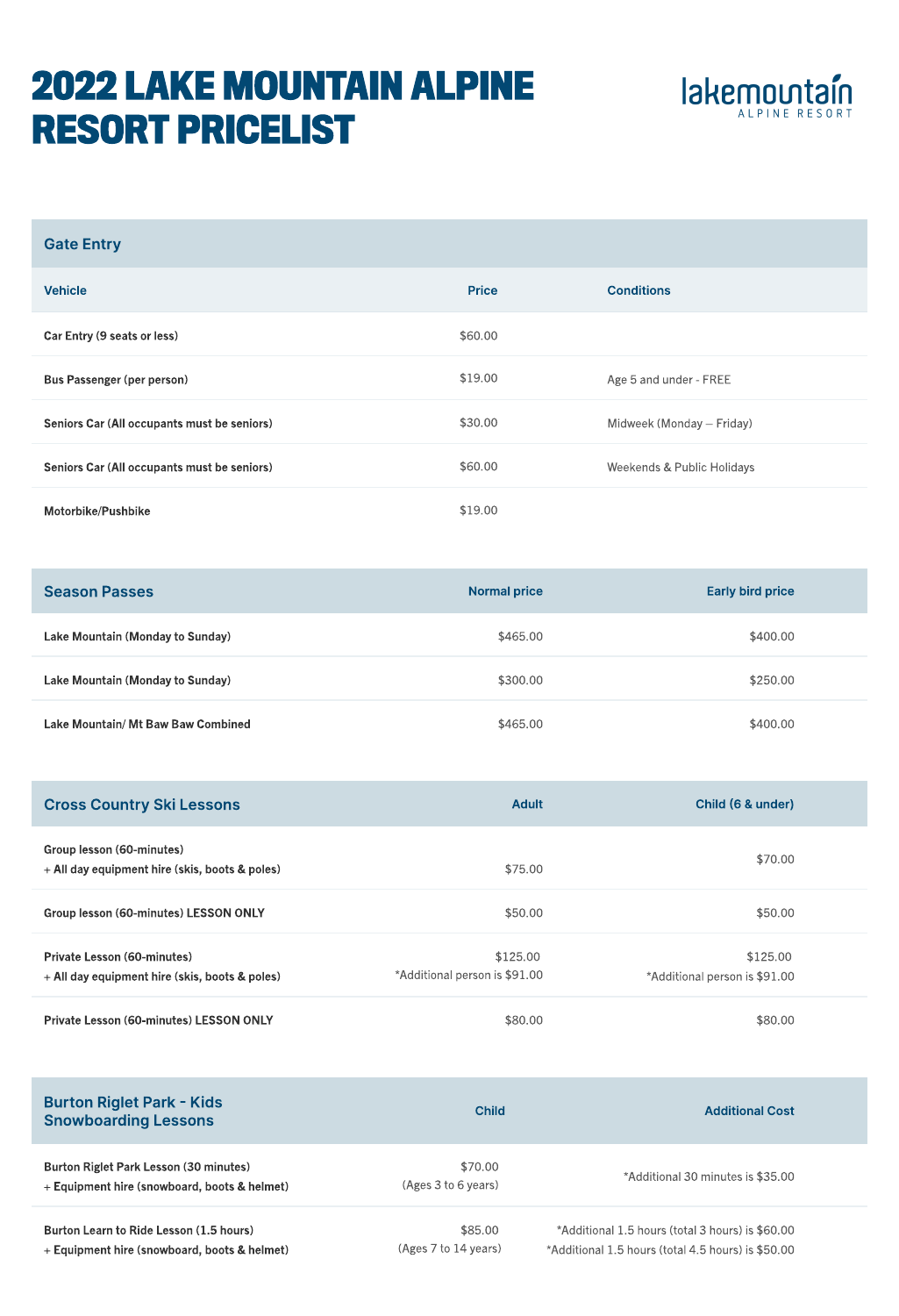## 2022 lake mountain alpine resort pricelist (Cont)



| <b>Nordic Fischer Fun Park</b>                                                  | <b>Child</b>                    | <b>Additional Cost</b>            |
|---------------------------------------------------------------------------------|---------------------------------|-----------------------------------|
| Cross Country Ski Lesson (30-minutes)<br>+ Equipment hire [skis, boots & poles] | \$45.00<br>(Ages 4 to 12 years) | *Additional 30 minutes is \$25.00 |

| <b>Snowshoe Tours</b>                                                                              | <b>Adult</b> | <b>Child</b> |
|----------------------------------------------------------------------------------------------------|--------------|--------------|
| 2 - Hour Guided Snowshoe Tour (Minimum of 4 people)<br>+ Equipment hire [boots, snowshoes & poles] | \$60.00      | \$60.00      |
| 2 - Hour Guided Snowshoe Tour ONLY (Minimum of 4 people)                                           | \$50.00      | \$50.00      |

| <b>Non-Skiing Add Ons &amp; Activities</b>                                            | <b>Adult</b> | <b>Child</b> |
|---------------------------------------------------------------------------------------|--------------|--------------|
| Magic Carpet - All day<br>(Age 4 and under - FREE, must be accompanied with an adult) | \$5.00       | \$5.00       |
| Flying Fox (2 rides per person) TBC                                                   | \$30.00      | \$30.00      |
| Tube Run (3 rides per person)                                                         | \$10.00      | \$10.00      |
| Laser Tag (45-minute session & minimum of 6 people)                                   | \$15.00      | \$15.00      |

| <b>Snow Play Rental Packages (All Day)</b>           | <b>Adult</b> | <b>Child</b> |
|------------------------------------------------------|--------------|--------------|
| Toboggan + Snowsuit + Boots                          | N/A          | \$55.00      |
| Toboggan + PVC Pants + Boots                         | \$55.00      | \$55.00      |
| Toboggan + PVC Pants + PVC Jacket + Boots            | \$65.00      | \$65.00      |
| Snowsuit + Boots - Child (Size 0 to 14)              | N/A          | \$45.00      |
| <b>PVC Pants + PVC Jacket</b>                        | \$40.00      | \$40.00      |
| PVC Pants + PVC Jacket + Boots                       | \$55.00      | \$55.00      |
| Padded Pants + Padded Jacket + Boots                 | \$60.00      | \$60.00      |
| Snowshoes + Boots + Poles (Euro shoe sizes 25 to 48) | \$45.00      | \$35.00      |